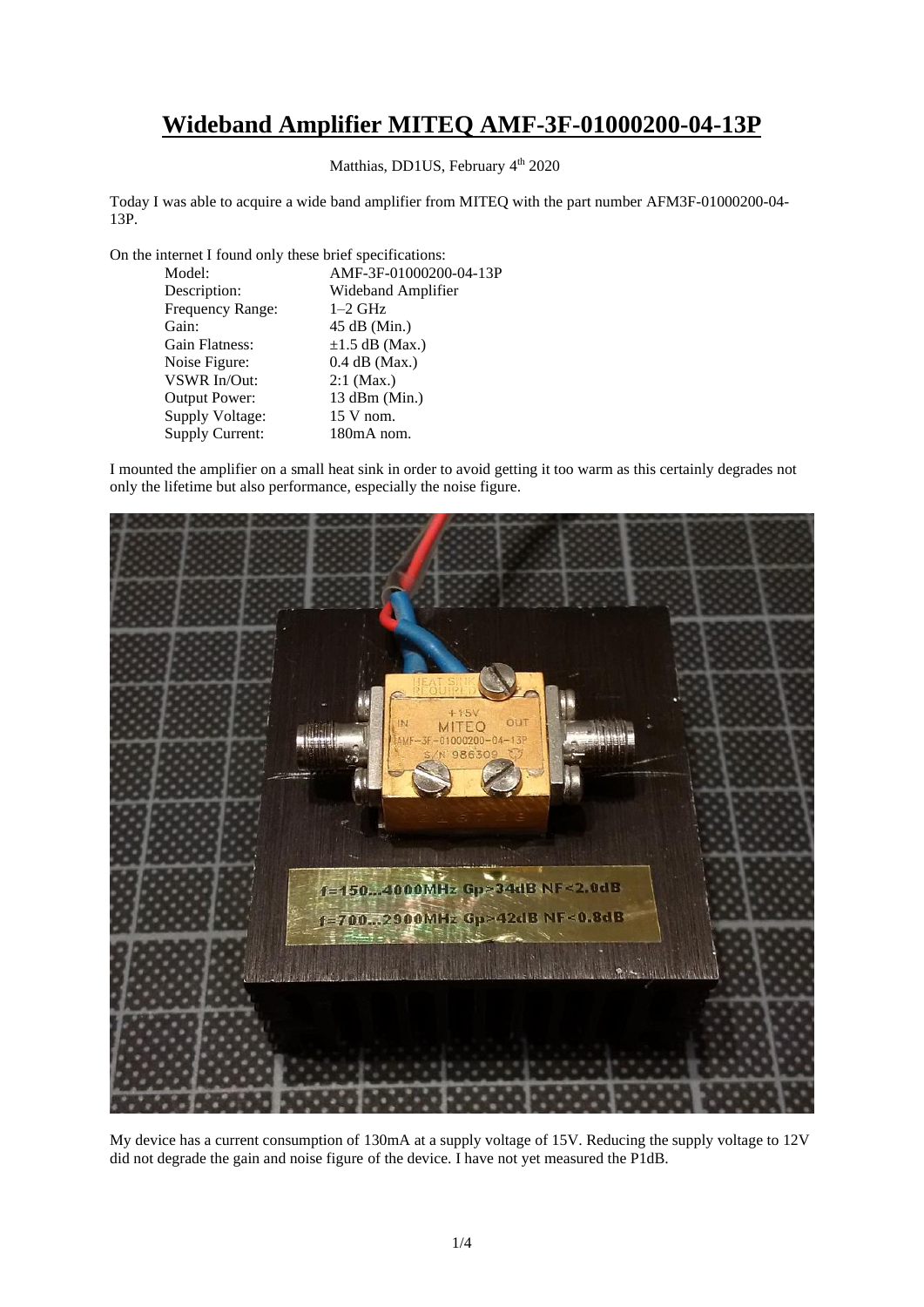

First, I measured gain (blue) and noise figure (red) of the device in the range from 50 MHz up to 550 MHz at a supply voltage of 15 V.

The amplifier has a noise figure below 1dB and a gain of more than 40dB at 250 MHz and higher.

Next, I repeated the measurement in the frequency range 100 MHz up to 2100 MHz keeping the supply voltage at 15 V.



Between 1 and 2 GHz the amplifier has a noise figure below 0.8dB and a gain of more than 45dB.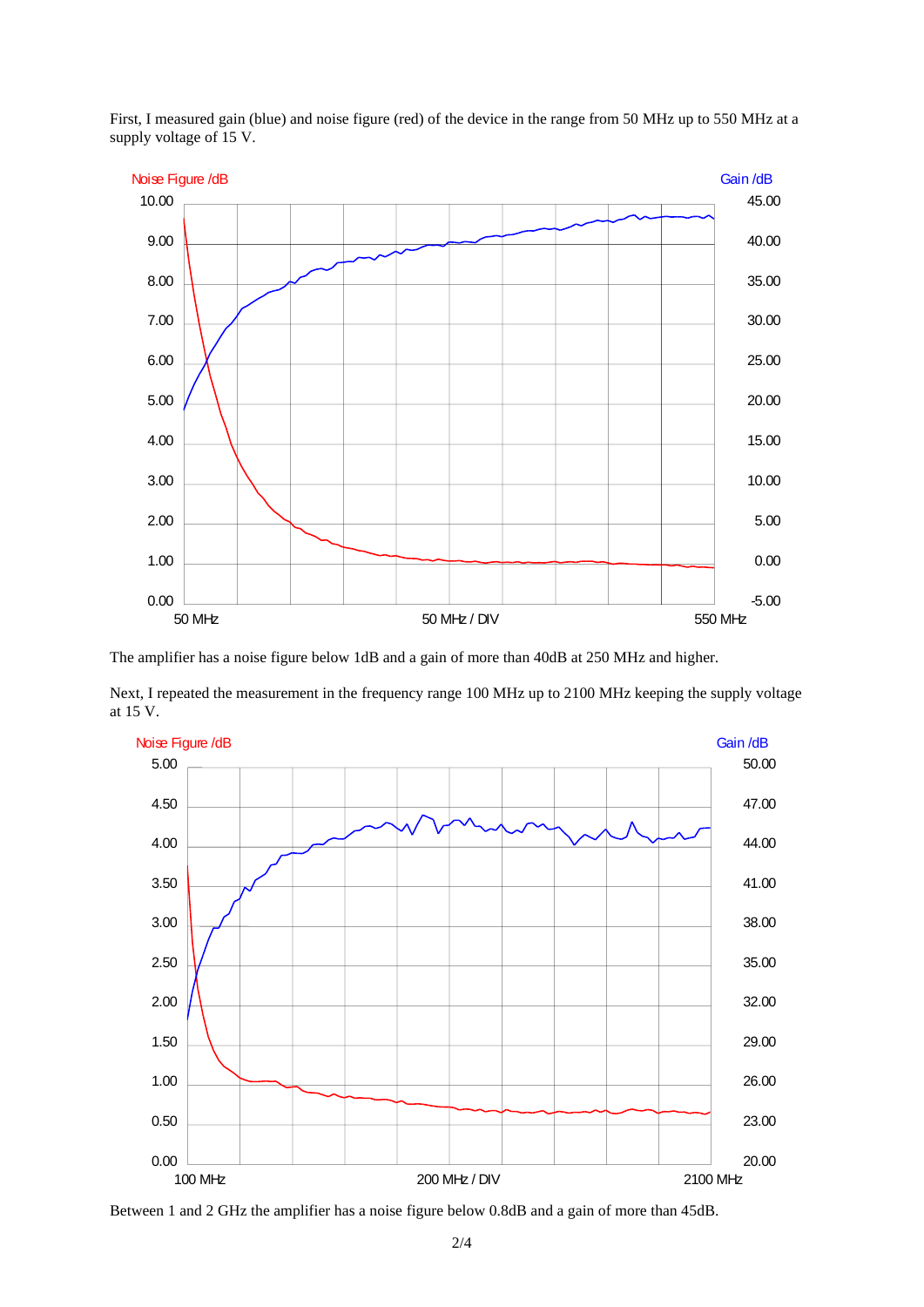Finally, I measured gain and noise figure in the frequency range 150 MHz up to 4150 MHz keeping the supply voltage at 15 V.



In the frequency range 150 to 4000 MHz the gain is higher than 34dB and the noise figure is lower than 2.0dB. In the frequency range 700 to 2900 MHz the gain is higher than 42dB and the noise figure is lower than 0.8dB. In the frequency range o2000 to 2350 Mhz the gain is about 45dB and the noise figure is approx. 0.6dB.

Here is a table with the measurement results:

| Frequency      | Gain               | NF        | Temp    | Frequency | Gain               | NF        | Temp   |
|----------------|--------------------|-----------|---------|-----------|--------------------|-----------|--------|
| 150 MHz        | 35.45 dB           | $1.97$ dB | 166.1 K | 1100 MHz  | 45.52 dB           | $0.69$ dB | 49.6 K |
| <b>200 MHz</b> | 37.85 dB           | $1.41$ dB | 111.4 K | 1150 MHz  | 46.49 dB           | $0.67$ dB | 48 K   |
| 250 MHz        | 38.89 dB           | 1.17 dB   | 89.6 K  | 1200 MHz  | $45.65$ dB         | $0.65$ dB | 46.9 K |
| 300 MHz        | $40.04$ dB         | $1.07$ dB | 80.8 K  | 1250 MHz  | 45.52 dB           | $0.64$ dB | 46.1 K |
| 350 MHz        | $41.38 \text{ dB}$ | $1.02$ dB | 77.2 K  | 1300 MHz  | 45.37 dB           | $0.64$ dB | 45.7 K |
| 400 MHz        | $42.36 \text{ dB}$ | $1.02$ dB | 76.9 K  | 1350 MHz  | $45.63 \text{ dB}$ | $0.62$ dB | 44.2 K |
| 450 MHz        | $43.07$ dB         | $0.99$ dB | 74.5 K  | 1400 MHz  | 45.54 dB           | $0.60$ dB | 43.1 K |
| 500 MHz        | 43.91 dB           | $0.94$ dB | 70.3 K  | 1450 MHz  | 45.46 dB           | $0.62$ dB | 44.9 K |
| 550 MHz        | $43.46 \text{ dB}$ | $0.88$ dB | 65.3 K  | 1500 MHz  | $45.07$ dB         | $0.59$ dB | 42.6   |
| 600 MHz        | $44.05$ dB         | $0.83$ dB | 61.4 K  | 1550 MHz  | $45.60 \text{ dB}$ | $0.60$ dB | 42.9 K |
| 650 MHz        | 44.61 dB           | $0.84$ dB | 61.8 K  | 1600 MHz  | 44.70 dB           | $0.61$ dB | 43.9 K |
| 700 MHz        | 44.91 dB           | $0.81$ dB | 59.4 K  | 1650 MHz  | 44.57 dB           | $0.61$ dB | 43.8 K |
| 750 MHz        | 45.48 dB           | $0.82$ dB | 60.4 K  | 1700 MHz  | 45.42 dB           | $0.65$ dB | 46.6 K |
| <b>800 MHz</b> | 45.75 dB           | $0.80$ dB | 58.4 K  | 1750 MHz  | $45.03$ dB         | $0.63$ dB | 45.7 K |
| 850 MHz        | $45.55$ dB         | $0.80$ dB | 58.3 K  | 1800 MHz  | $45.63 \text{ dB}$ | $0.62$ dB | 44.3 K |
| 900 MHz        | $46.09$ dB         | $0.76$ dB | 55.7 K  | 1850 MHz  | $45.30 \text{ dB}$ | $0.62$ dB | 44.6 K |
| 950 MHz        | 45.28 dB           | $0.73$ dB | 53.2 K  | 1900 MHz  | $45.02$ dB         | $0.64$ dB | 45.7 K |
| 1000 MHz       | $46.04$ dB         | $0.71$ dB | 51.8 K  | 1950 MHz  | $45.20 \text{ dB}$ | $0.63$ dB | 45.7 K |
| 1050 MHz       | $45.24 \text{ dB}$ | $0.70$ dB | 50.7 K  | 2000 MHz  | $45.17 \text{ dB}$ | $0.58$ dB | 41.5 K |
|                |                    |           |         |           |                    |           |        |